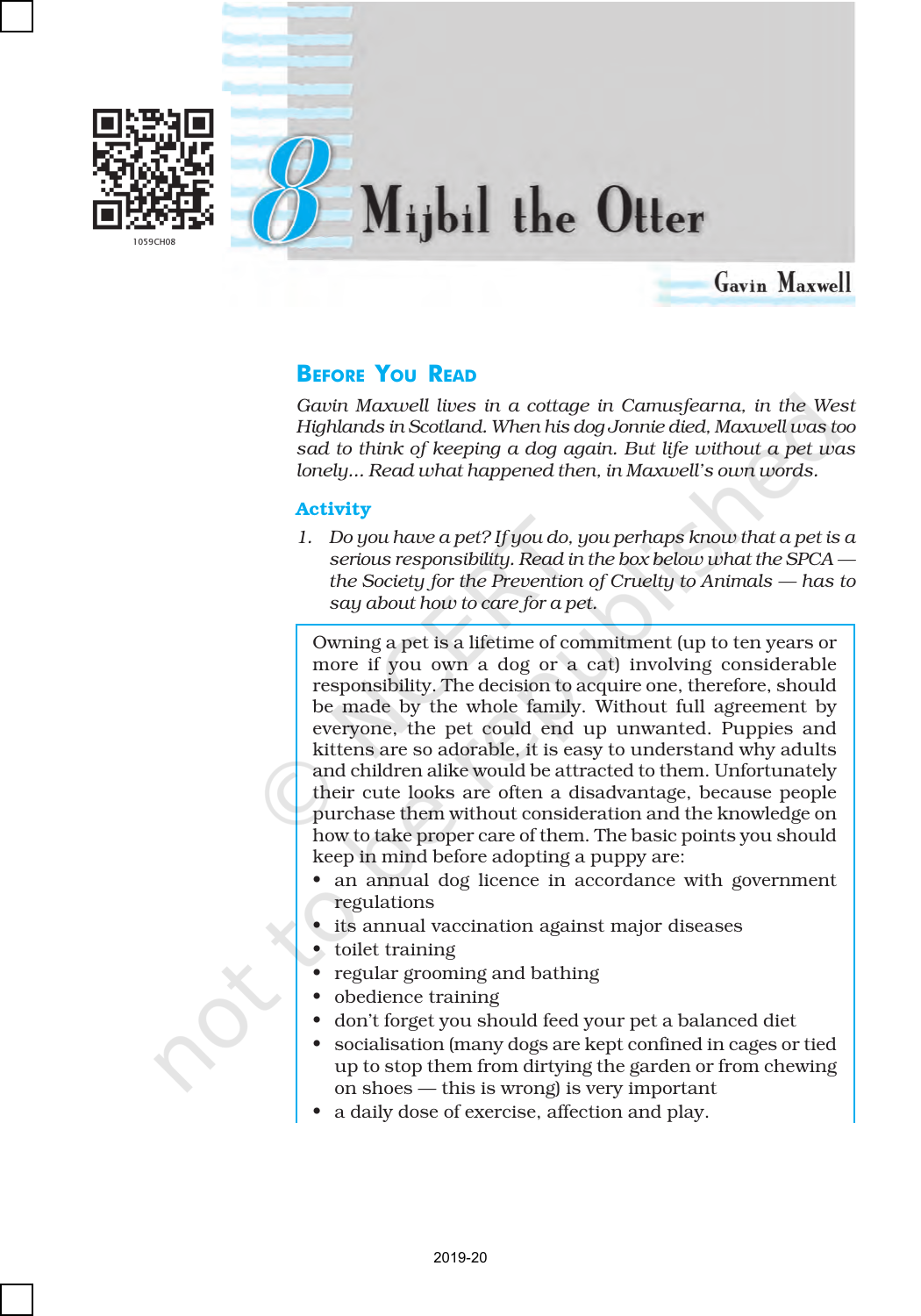Reading up on the subject beforehand is another important requirement and will guide you towards being a responsible pet owner. Selected pet shops and major book stores provide books on the care of various breeds/pets.

- *2. Imagine someone has gifted you a pet. With your partner's help, make a list of the things you need to know about the pet in order to take good care of it. One has been done for you.*
	- *(i) The food it eats. (ii) (iii) (iv) (v)*
- *3. Otters are found in large numbers in the marshes (i.e. wet areas near lakes, rivers or seas) near Basra, a town in Iraq. Imagine you wanted to bring an otter from Iraq to London, as a pet. What special arrangements would you need to make for your pet otter? You would need to find a place with lots of water, for example. What other points should you think about? The information about Iraq and London given below may help you.*

#### *Iraq*

#### *London*

Iraq has mostly broad plains and marshes along the Iranian border in the south, with large flooded areas. A large part of Iraq's land area is desert, so it has cool winters and dry, hot and cloudless summers. The mountain areas near Iran and Turkey have cold winters. There is heavy snowfall there, and when the snow melts in spring, it causes floods in central and southern Iraq.

London has a large population and is a very busy city. In addition to multistoreyed buildings, however, it has many open spaces or parks. It has a temperate climate (i.e. it is neither very hot, nor very cold), with regular but generally light rainfall or snow throughout the year. The warmest month is July, and the coolest month is January. February is the driest month. Snow is not very common in London.

Mijbil the Otter Mijbil the Otter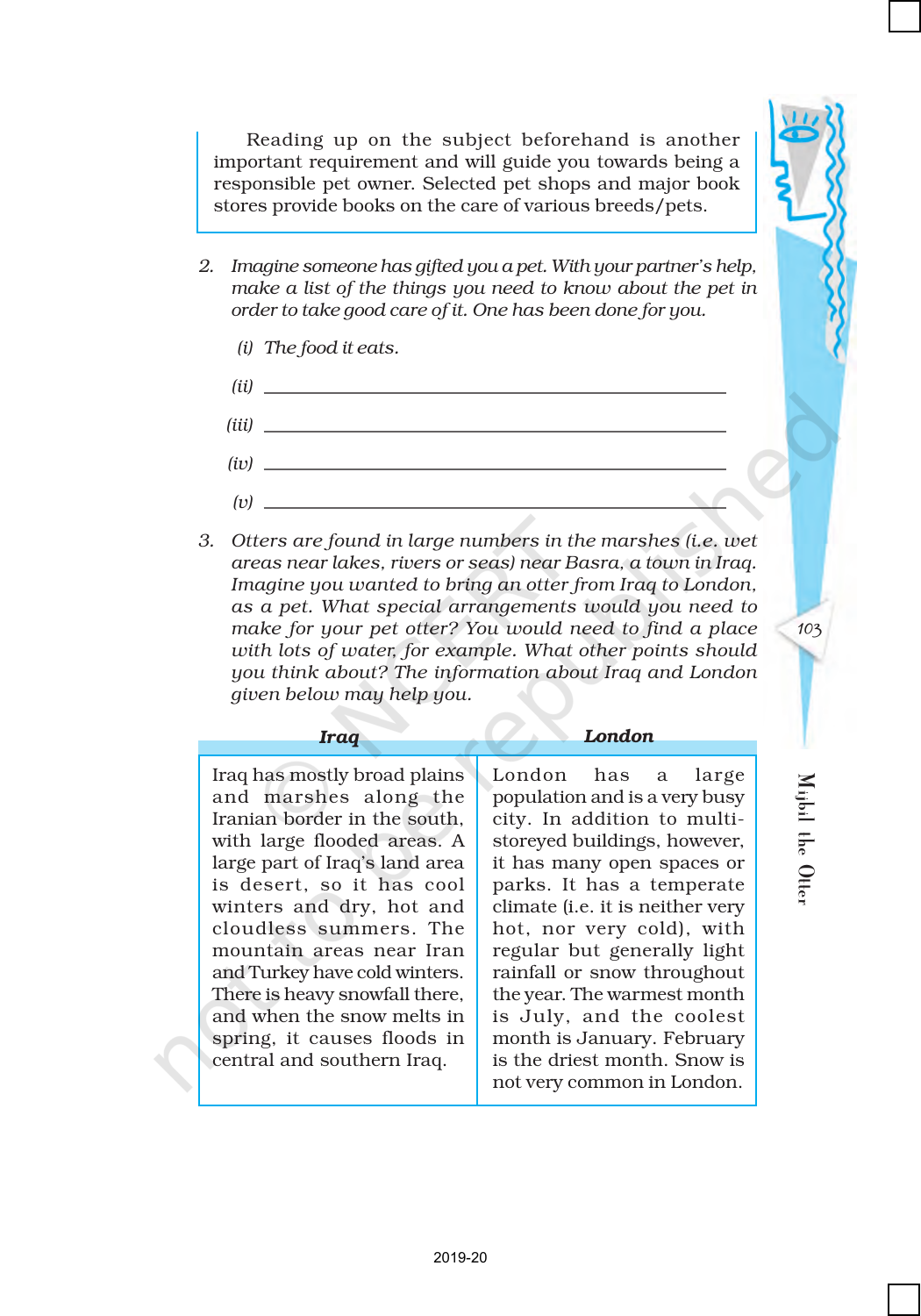I

EARLY in the New Year of 1956 I travelled to Southern Iraq. By then it had crossed my mind that I should like to keep an otter instead of a dog, and that Camusfearna, ringed by water a stone's throw from its door, would be an eminently suitable spot for this experiment.

When I casually mentioned this to a friend, he as casually replied that I had better get one in the Tigris marshes, for there they were as common as mosquitoes, and were often tamed by the Arabs. We were going to Basra to the Consulate-General to collect and answer our mail from Europe. At the Consulate-General we found that my friend's mail had arrived but that mine had not.

I cabled to England, and when, three days later, nothing had happened, I tried to telephone. The call had to be booked twenty-four hours in advance. On the first day the line was out of order; on the second the exchange was closed for a religious holiday. On the third day there was another breakdown. My friend left, and I arranged to meet him in a week's time. Five days later, my mail arrived.

I carried it to my bedroom to read, and there, squatting on the floor, were two Arabs; beside them lay a sack that squirmed from time to time. They handed me a note from my friend: "Here is your otter..."

## II

With the opening of that sack began a phase of my life that has not yet ended, and may, for all I know, not end before I do. It is, in effect, a thraldom to otters, an otter fixation, that I have since found to be shared by most other people, who have ever owned one.

The creature that emerged from this sack on to the spacious tiled floor of the Consulate bedroom resembled most of all a very small, medievallyconceived, dragon. From the head to the tip of the

crossed my mind (a thought) came into my mind

a stone's throw a very short distance



cabled sent a message by telegraph

twisted about

squirmed

thraldom (old fashioned) being under the control of

#### fixation

a very strong attachment or feeling

medievallyconceived an imagination of the Middle Ages

First Flight 104First Flight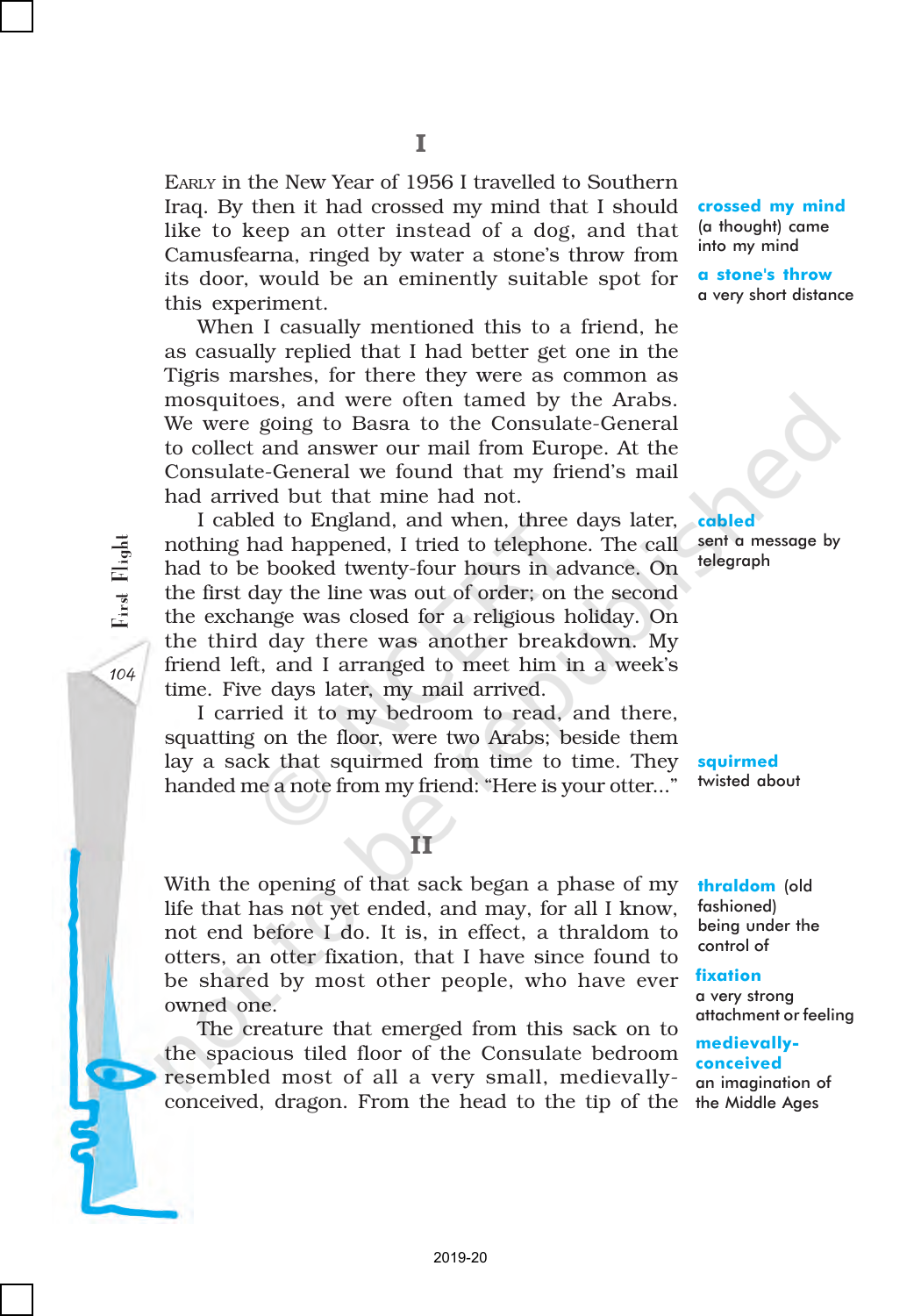tail he was coated with symmetrical pointed scales of mud armour, between whose tips was visible a soft velvet fur like that of a chocolate-brown mole. He shook himself, and I half expected a cloud of dust, but in fact it was not for another month that I managed to remove the last of the mud and see the otter, as it were, in his true colours.

Mijbil, as I called the otter, was, in fact, of a race previously unknown to science, and was at length christened by zoologists *Lutrogale perspicillata maxwelli,* or Maxwell's otter. For the first twentyfour hours Mijbil was neither hostile nor friendly; he was simply aloof and indifferent, choosing to sleep on the floor as far from my bed as possible. The second night Mijbil came on to my bed in the small hours and remained asleep in the crook of my knees until the servant brought tea in the morning, and during the day he began to lose his apathy and take a keen, much too keen, interest in his surroundings. I made a body-belt for him and took him on a lead to the bathroom, where for half an hour he went wild with joy in the water, plunging and rolling in it, shooting up and down the length of the bathtub underwater, and making enough slosh and splash for a hippo. This, I was to learn, is a characteristic of otters; every drop of water must be, so to speak, extended and spread about the place; a bowl must at once be overturned, or, if it will not be overturned, be sat in and sploshed in until it overflows. Water must be kept on the move and made to do things; when static it is wasted and provoking.

christened named hostile unfriendly aloof and indifferent keeping a distance

apathy absence of interest

## so to speak

as it were (one could say this)

#### provoking

causing anger or some other reaction Mijbil the Otter Mijbil the Otter

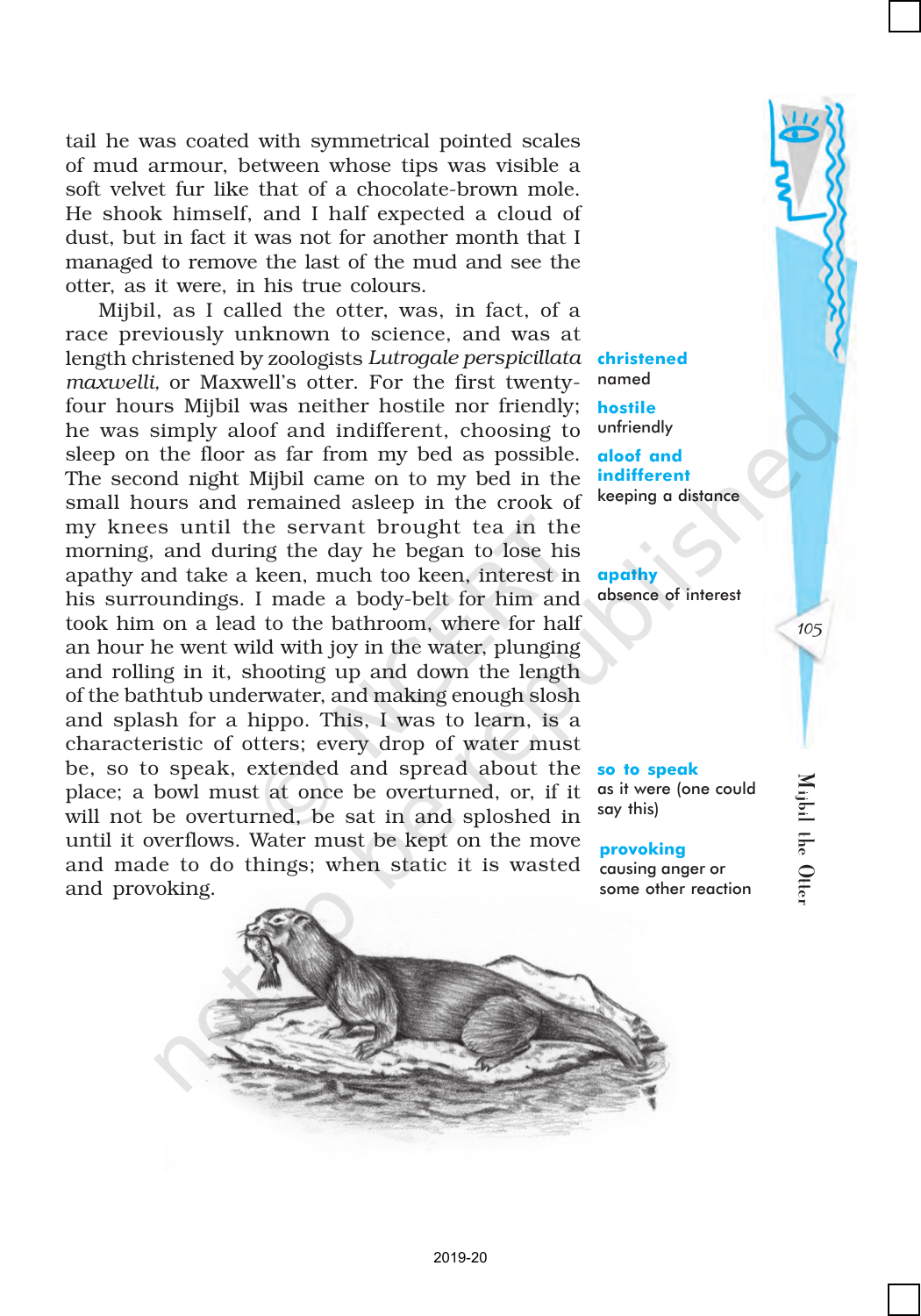Two days later, Mijbil escaped from my bedroom as I entered it, and I turned to see his tail disappearing round the bend of the corridor that led to the bathroom. By the time I got there he was up on the end of the bathtub and fumbling at the **fumbling** chromium taps with his paws. I watched, amazed; in less than a minute he had turned the tap far enough to produce a trickle of water, and after a moment or two achieved the full flow. (He had been lucky to turn the tap the right way; on later occasions he would sometimes screw it up still tighter, chittering with irritation and disappointment at the tap's failure to cooperate.)

Very soon Mij would follow me without a lead and come to me when I called his name. He spent most of his time in play. He spent hours shuffling a rubber ball round the room like a four-footed soccer player using all four feet to dribble the ball, and he could also throw it, with a powerful flick of the neck, to a surprising height and distance. But the real play of an otter is when he lies on his back and juggles with small objects between his paws. Marbles were Mij's favourite toys for this pastime: he would lie on his back rolling two or more of them up and down his wide, flat belly without ever dropping one to the floor.

trying to do something in a clumsy manner

flick a quick, light movement

#### Oral Comprehension Check

- *1. What 'experiment' did Maxwell think Camusfearna would be suitable for?*
- *2. Why does he go to Basra? How long does he wait there, and why?*
- *3. How does he get the otter? Does he like it? Pick out the words that tell you this.*
- *4. Why was the otter named 'Maxwell's otter'?*
- *5. Tick the right answer. In the beginning, the otter was*
	- *• aloof and indifferent*
	- *• friendly*
	- *• hostile*
- *6. What happened when Maxwell took Mijbil to the bathroom? What did it do two days after that?*

106First Flight First Flight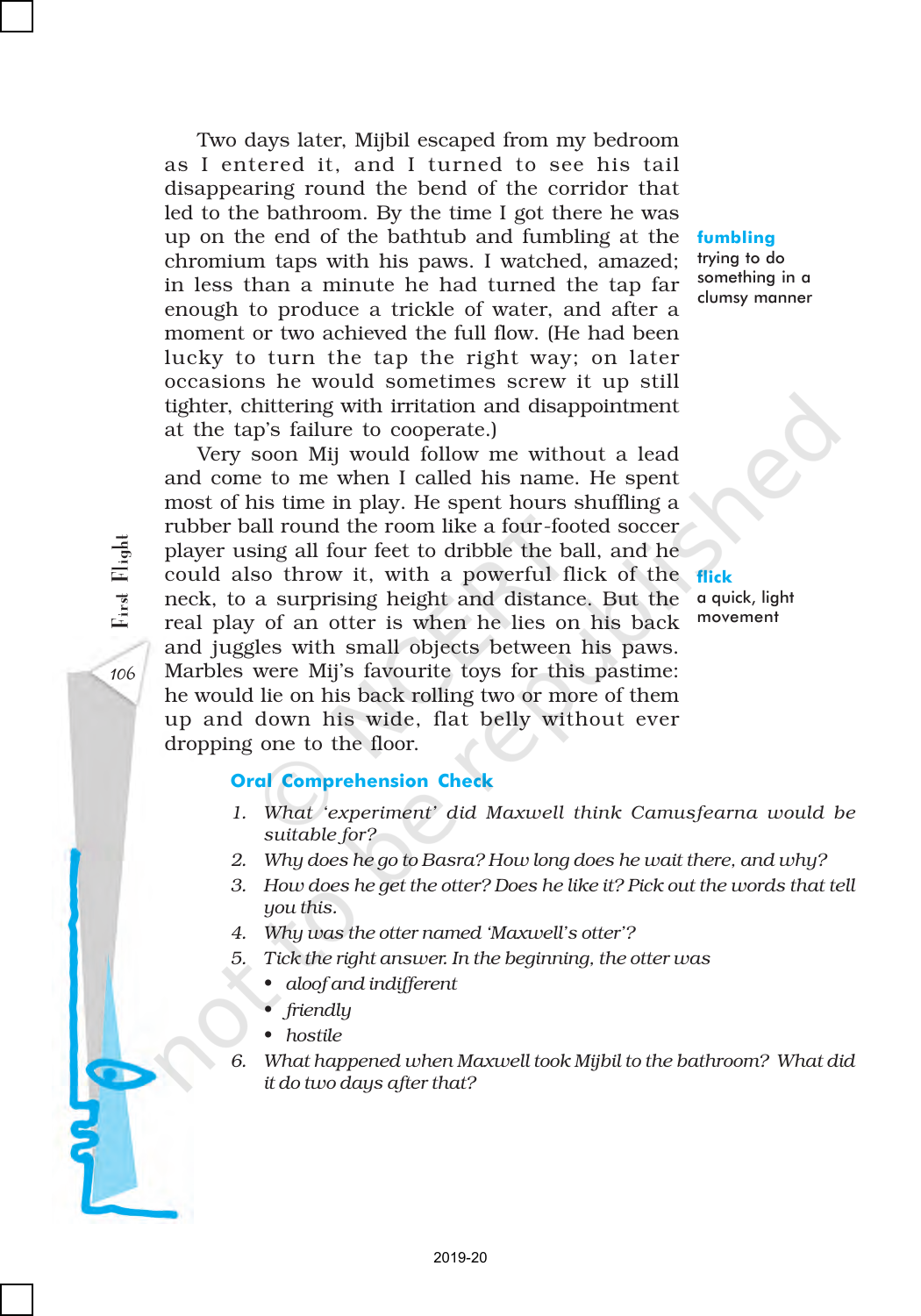The days passed peacefully at Basra, but I dreaded the prospect of transporting Mij to England, and to Camusfearna. The British airline to London would not fly animals, so I booked a flight to Paris on another airline, and from there to London. The airline insisted that Mij should be packed into a box not more than eighteen inches square, to be carried on the floor at my feet. I had a box made, and an hour before we started, I put Mij into the box so that he would become accustomed to it, and left for a hurried meal.

When I returned, there was an appalling spectacle. There was complete silence from the box, but from its airholes and chinks around the lid, blood had trickled and dried. I whipped off the lock and tore open the lid, and Mij, exhausted and bloodspattered, whimpered and caught at my leg. He had torn the lining of the box to shreds; when I removed the last of it so that there were no cutting edges left, it was just ten minutes until the time of the flight, and the airport was five miles distant. I put the miserable Mij back into the box, holding down the lid with my hand.

I sat in the back of the car with the box beside me as the driver tore through the streets of Basra like a ricochetting bullet. The aircraft was waiting to take off; I was rushed through to it by infuriated officials. Luckily, the seat booked for me was at the extreme front. I covered the floor around my feet with newspapers, rang for the air hostess, and gave her a parcel of fish (for Mij) to keep in a cool place. I took her into my confidence about the events of the last half hour. I have retained the most profound admiration for that air hostess; she was the very queen of her kind. She suggested that I might prefer to have my pet on my knee, and I could have kissed her hand in the depth of my gratitude. But, not knowing otters, I was quite unprepared for what followed.

#### dreaded the prospect

was in great fear of something that would happen in the future

an appalling spectacle a shocking scene whipped off

quickly took off

ricochetting bullet a bullet which changes direction after hitting a surface

infuriated very angry

took her into my confidence here, shared with her my experiences or secrets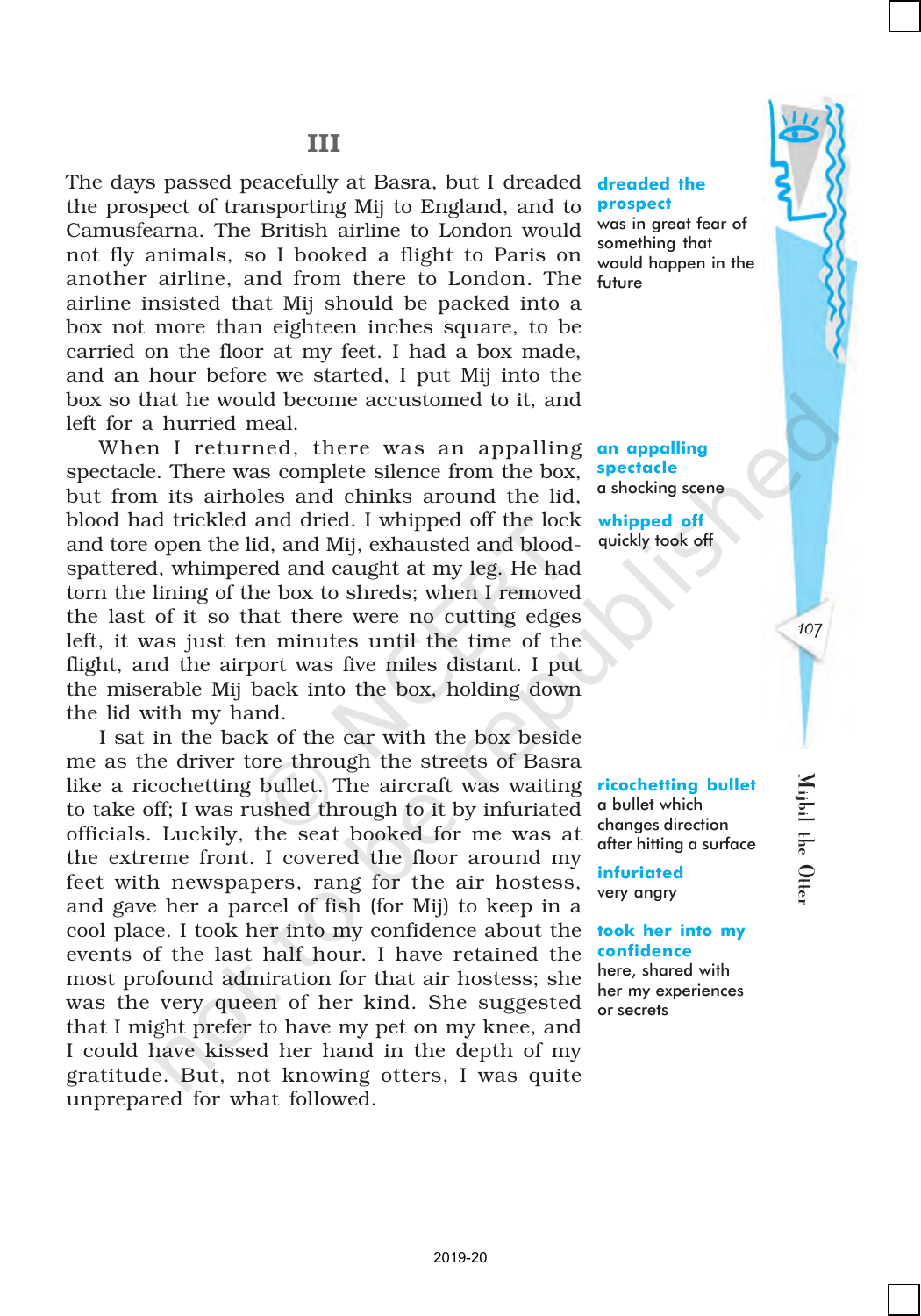First Flight 108First Flight

 $108$ 

Mij was out of the box in a flash. He disappeared at high speed down the aircraft. There were squawks and shrieks, and a woman stood up on her seat screaming out, "A rat! A rat!" I caught sight of Mij's tail disappearing beneath the legs of a portly whiteturbaned Indian. Diving for it, I missed, but found my face covered in curry. "Perhaps," said the air hostess with the most charming smile, "it would be better if you resumed your seat, and I will find the animal and bring it to you."

I returned to my seat. I was craning my neck trying to follow the hunt when suddenly I heard from my feet a distressed chitter of recognition and welcome, and Mij bounded on to my knee and began to nuzzle my face and my neck.

#### Oral Comprehension Check

- *1. How was Mij to be transported to England?*
- *2. What did Mij do to the box?*

portly stout

bounded on to climbed up quickly

#### nuzzle

to rub gently with the nose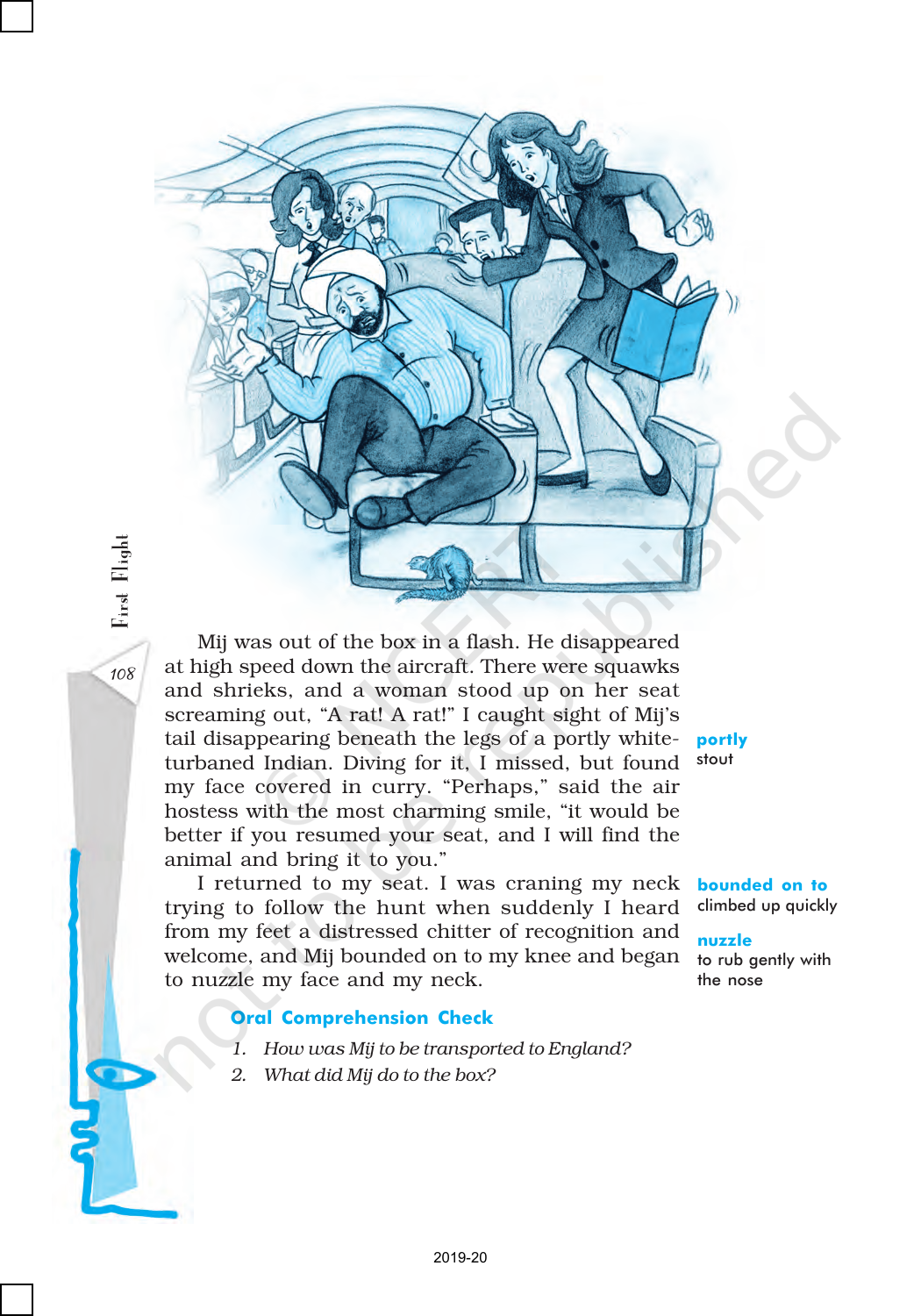

- *3. Why did Maxwell put the otter back in the box? How do you think he felt when he did this?*
- *4. Why does Maxwell say the airhostess was "the very queen of her kind"?*
- *5. What happened when the box was opened?*

### IV

### *After an eventful journey, Maxwell and his otter reach London, where he has a flat*.

Mij and I remained in London for nearly a month. He would play for hours with a selection of toys, ping-pong balls, marbles, rubber fruit, and a terrapin shell that I had brought back from his native marshes. With the ping-pong ball he invented a game of his own which could keep him engrossed for up to half an hour at a time. A suitcase that I had taken to Iraq had become damaged on the journey home, so that the lid, when closed, remained at a slope from one end to the other. Mij discovered that if he placed the ball on the high end it would run down the length of the suitcase. He would dash around to the other end to ambush its arrival, hide from it, crouching, to spring up and take it by surprise, grab it and trot off with it to the high end once more.

Outside the house I exercised him on a lead, precisely as if he had been a dog. Mij quickly developed certain compulsive habits on these walks in the London streets, like the rituals of children who on their way to and from school must place their feet squarely on the centre of each paving block; must touch every seventh upright of the iron railings, or pass to the outside of every second lamp post. Opposite to my flat was a single-storied primary school, along whose frontage ran a low wall some two feet high. On his way home, but never on his way out, Mij would tug me to this wall, jump on to it, and gallop the full length of its thirty yards, to the hopeless distraction both of pupils and of staff within.

compulsive habits habits impossible to control

to attack suddenly from a hidden position

terrapin shell the shell of small

America engrossed completely interested in

ambush

#### upright

(here) post or rod placed straight up

#### distraction

something that takes away one's attention from what one is doing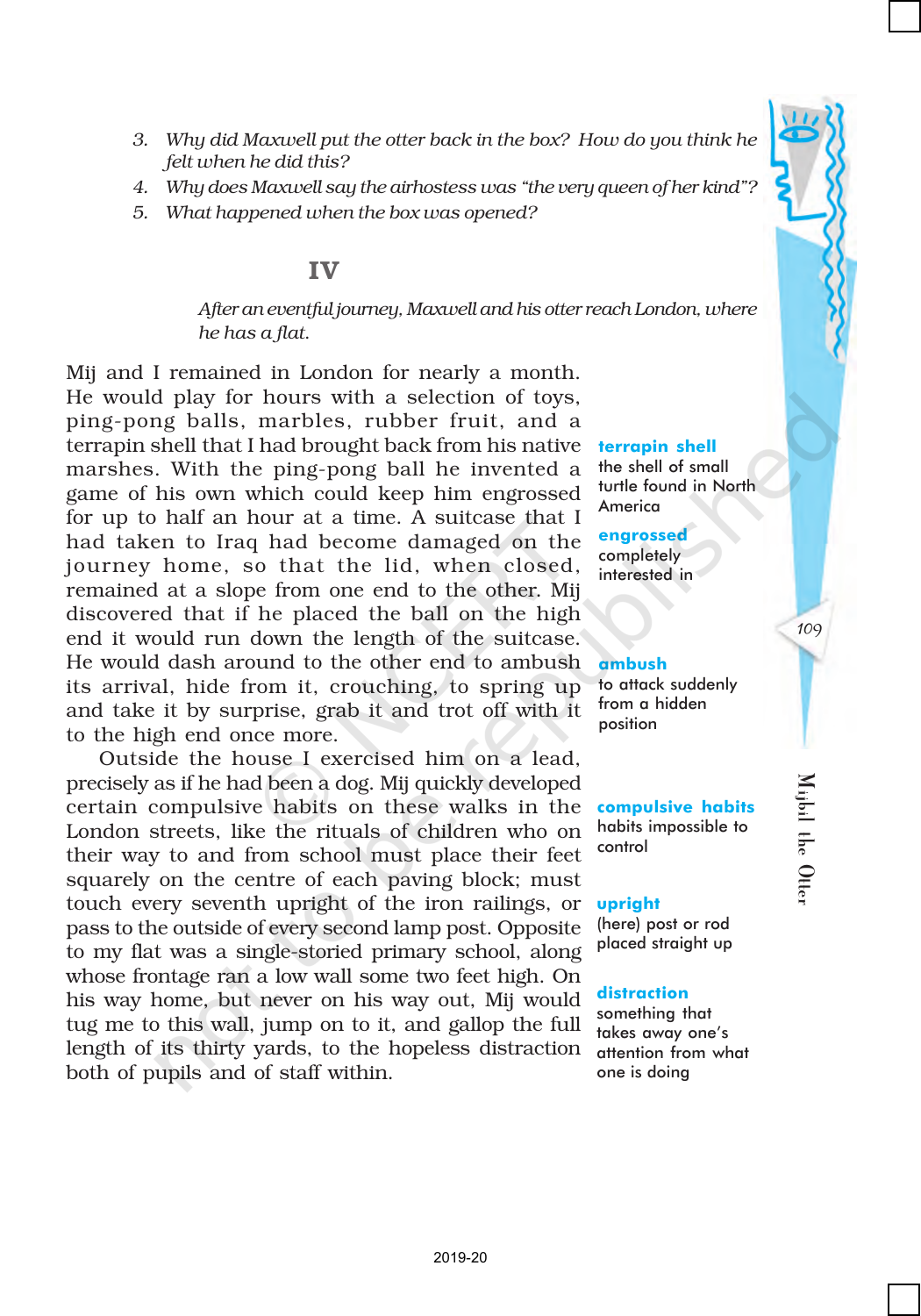It is not, I suppose, in any way strange that the average Londoner should not recognise an otter, but the variety of guesses as to what kind of animal this might be came as a surprise to me. Otters belong to a comparatively small group of animals called Mustellines, shared by the badger, mongoose, weasel, stoat, mink and others. I faced a continuous barrage barrage of of conjectural questions that sprayed all the Mustellines but the otter; more random guesses hit on 'a baby seal' and 'a squirrel.' 'Is that a walrus, mister?' reduced me to giggles, and outside a dog show I heard 'a hippo'. A beaver, a bear cub, a leopard — one, apparently, that had changed its spots and a 'brontosaur'; Mij was anything but an otter.

conjectural questions a stream of questions filled with guesses

But the question for which I awarded the highest score came from a labourer digging a hole in the street. I was still far from him when he laid down his tool, put his hands on his hips, and began to stare. As I drew nearer I saw his expression of surprise and affront, as though he would have me know that he was not one upon whom to play jokes. I came abreast of him; he spat, glared, and then growled out, "Here, Mister *— what is that supposed to be?"*

#### Oral Comprehension Check

- *1. What game had Mij invented?*
- *2. What are 'compulsive habits'? What does Maxwell say are the compulsive habits of*
	- *(i) school children*
	- *(ii) Mij?*
- *3. What group of animals do otters belong to?*
- *4. What guesses did the Londoners make about what Mij was?*

## Thinking about the Text

- 1. What things does Mij do which tell you that he is an intelligent, friendly and fun-loving animal who needs love?
- 2. What are some of the things we come to know about otters from this text?
- 3. Why is Mij's species now known to the world as Maxwell's otter?

 $110$  First Fight First Flight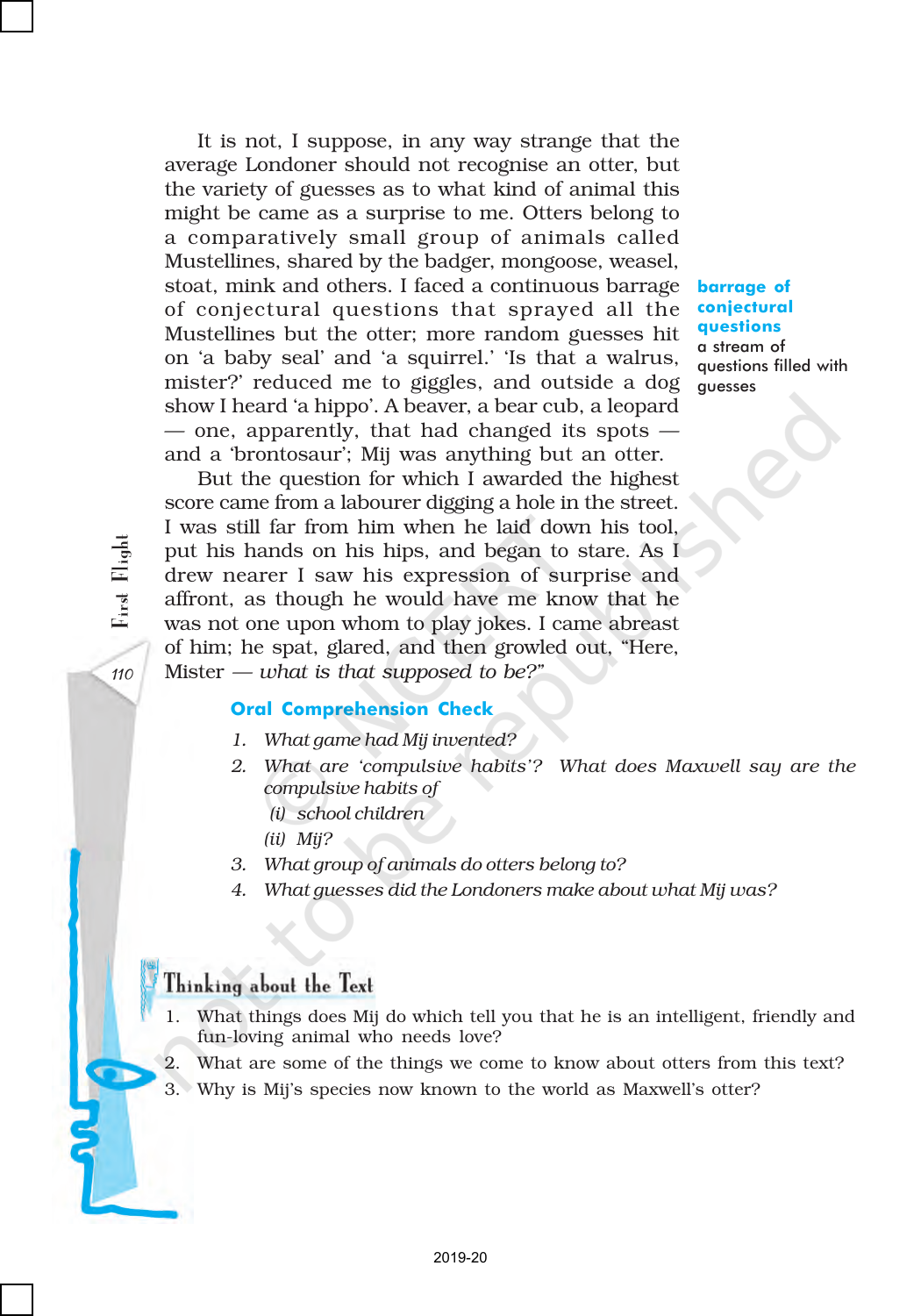- 
- 4. Maxwell in the story speaks for the otter, Mij. He tells us what the otter feels and thinks on different occasions. Given below are some things the otter does. Complete the column on the right to say what Maxwell says about what Mij feels and thinks.

| What Mij does                                                        | How Mij feels or thinks |
|----------------------------------------------------------------------|-------------------------|
| plunges, rolls in the water and<br>makes the water splosh and splash |                         |
| Screws the tap in the wrong way                                      |                         |
| Nuzzles Maxwell's face and neck in<br>the aeroplane                  |                         |

5. Read the story and find the sentences where Maxwell describes his pet otter. Then choose and arrange your sentences to illustrate those statements below that you think are true.

Maxwell's description

- (i) makes Mij seem almost human, like a small boy.
- (ii) shows that he is often irritated with what Mij does.
- (iii) shows that he is often surprised by what Mij does.
- (iv) of Mij's antics is comical.
- (v) shows that he observes the antics of Mij very carefully.
- (vi) shows that he thinks Mij is a very ordinary otter.
- (vii) shows that he thinks the otter is very unusual.

## Thinking about Language

#### I. Describing a Repeated Action in the Past

To talk about something that happened regularly in the past, but does not happen any longer, we use *would* or *used to*. Both *would* and *used to* can describe repeated actions in the past.

- (a) Mij *would* follow me without a lead and come to me when I called his name.
- (b) He *would* play for hours with a selection of toys.
- (c) On his way home… Mij *would* tug me to this wall.
- (d) When I was five years old, I *used to* follow my brother all over the place.
- (e) He *used to* tease me when Mother was not around.

To describe repeated *states* or *situations* in the past, however, we use only *used to.* (We cannot use *would* for *states* or *situations* in the past.) So we do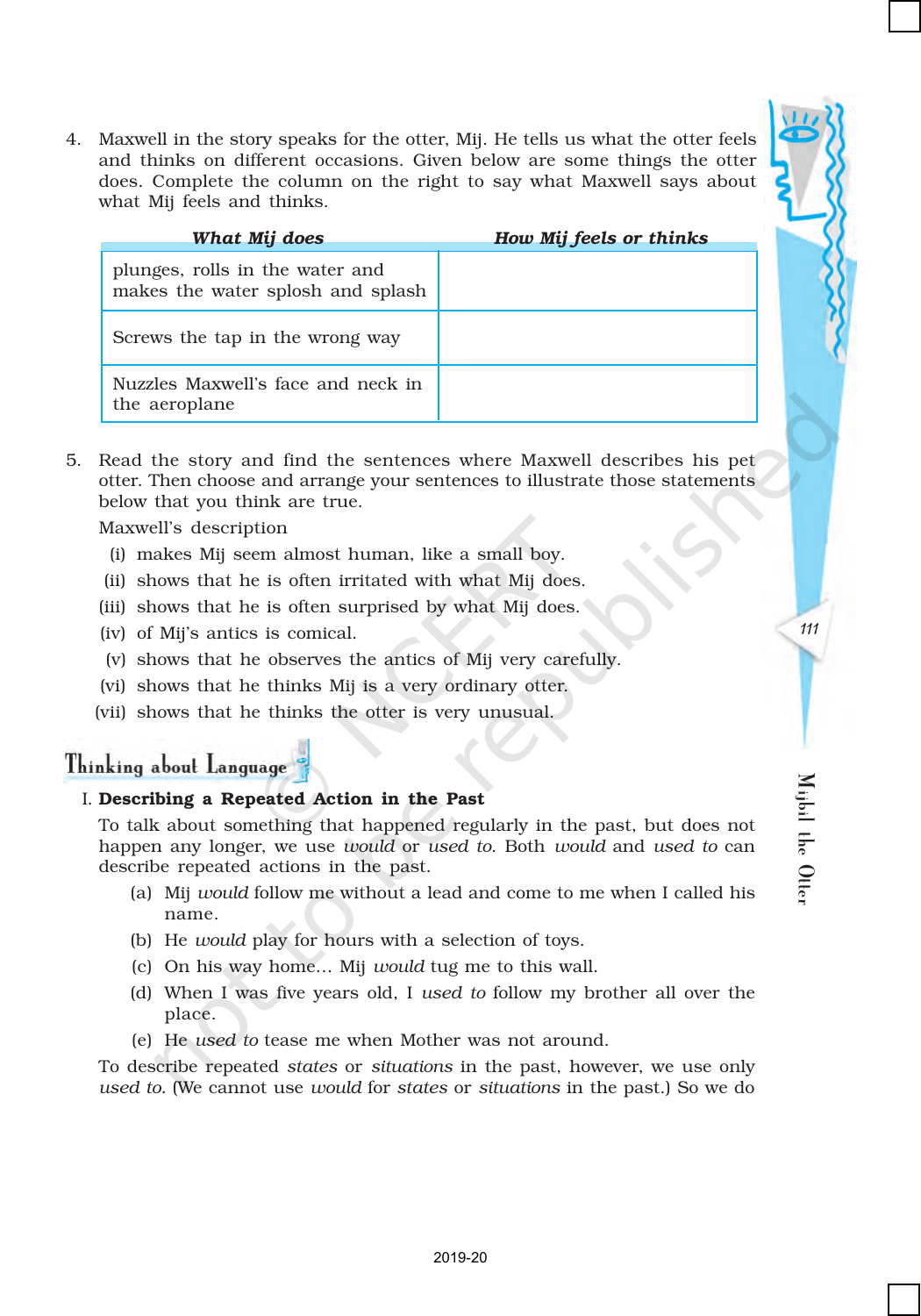not use *would* with verbs like *be*, *have*, *believe*, etc. Look at the following sentences.

- (a) When we were young, we *used to believe* there were ghosts in school.
- (*Note: believe* shows a state of mind.) (b) Thirty years ago, more women *used to be* housewives than now.

(*Note: be* here describes a situation.)

From the table below, make as many correct sentences as you can using would and/or used to, as appropriate. (*Hint*: First decide whether the words in italics show an action, or a state or situation, in the past.) Then add two or three sentences of your own to it.

| Emperor Akbar                    |         | be fond of musical evenings.   |
|----------------------------------|---------|--------------------------------|
| Every evening we                 | would   | take long walks on the beach.  |
| Fifty years ago, very few people |         | own cars.                      |
| Till the 1980s, Shanghai         | used to | have very dirty streets.       |
| My uncle                         |         | spend his holidays by the sea. |

#### II. Noun Modifiers

 $112$ First First  $112$ 

 $112$ 

First Flight

To describe or give more information about a noun (or to *modify* a noun), we use adjectives or adjectival phrases. Look at these examples from the text:

- 
- (a) An *eminently suitable* spot (c) *Symmetrical pointed* scales
- (b) His *wide, flat* belly (d) A *ricocheting* bullet

Nouns can also be used as modifiers:

- (a) The *dinner* party
- (b) A *designer* dress
- (c) The *car* keys

We can use more than one noun as modifier. Proper nouns can also be used:

- (a) The *Christmas dinner* party
- (b) A *silk designer* dress
- (c) The *Maruti car* keys

In the examples below, there is an adjectival phrase in front of a noun modifier:

- (a) The *lovely* Christmas party
- (b) A *trendy* silk designer dress
- (c) The *frightfully expensive golden* Maruti car keys
- 1. Look at these examples from the text, and say whether the modifiers (in italics) are nouns, proper nouns, or adjective plus noun.
	-
	- (i) An *otter* fixation (iv) The *London* streets
	- (ii) The *iron* railings (v) *soft velvet* fur
		-
	-
	- (iii) The *Tigris* marshes (vi) A *four-footed soccer* player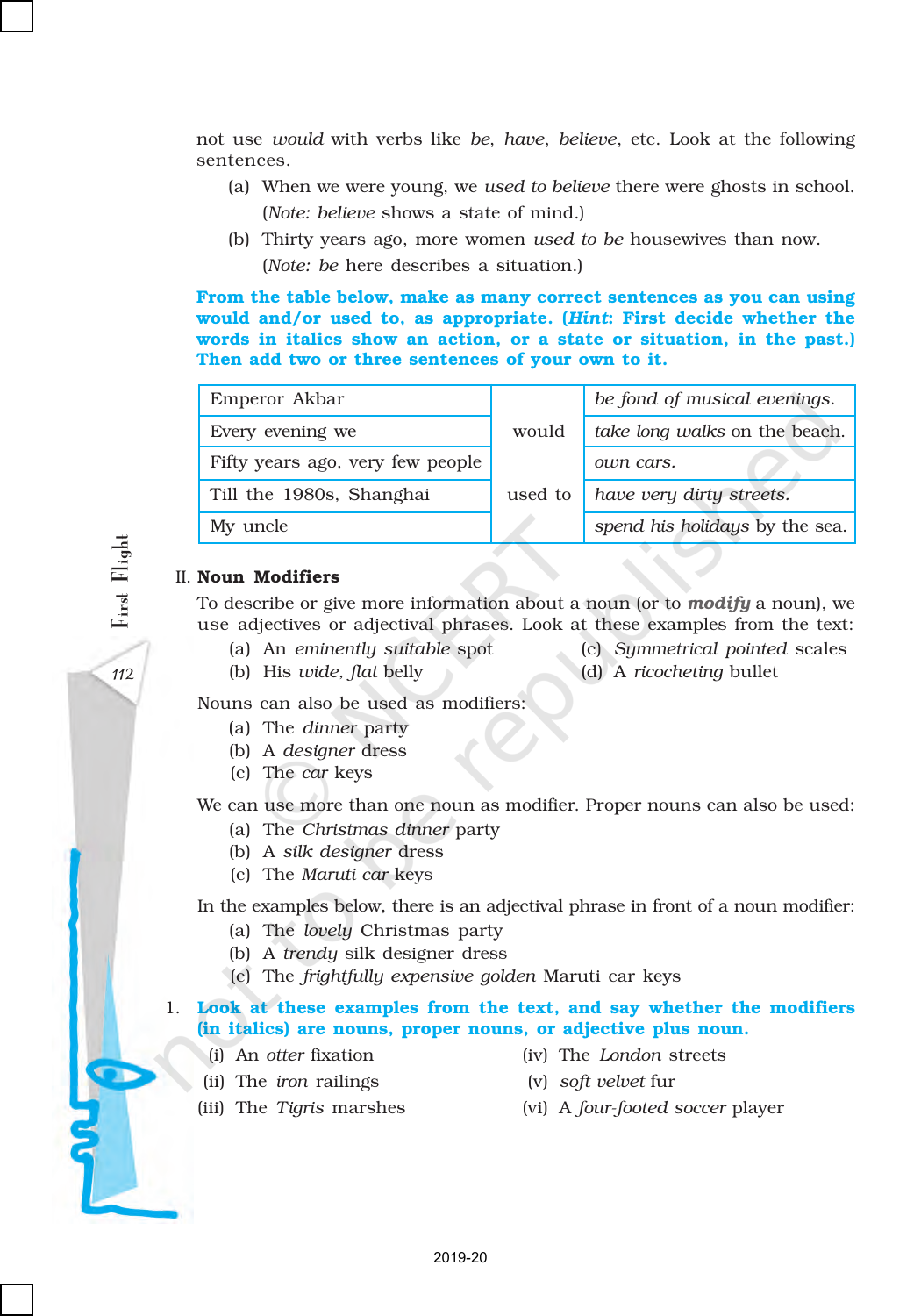2. Given below are some nouns, and a set of modifiers (in the box). Combine the nouns and modifiers to make as many appropriate phrases as you can. (*Hint*: The nouns and modifiers are all from the texts in this book.)

| temple       | girls         | triangle   |               | dresses      |          |
|--------------|---------------|------------|---------------|--------------|----------|
| person       | thoughts      | boys       |               | roar         |          |
| gifts        | scream        | farewell   |               | expression   |          |
| time         | subject       | landscape  |               | handkerchief |          |
| crossing     | flight        | chatterbox |               | profession   |          |
| physique     | coffee        | view       |               | celebration  |          |
|              |               |            |               |              |          |
| college      | rough         | hundred    | stone         |              | ordinary |
| love         | uncomfortable | white      | slang         |              | slack    |
| bare         | railroad      | termendous | family        |              | marriage |
| plump        | invigorating  | panoramic  | heartbreaking |              | birthday |
| incorrigible | ridiculous    | loud       | first         |              | three    |

#### III. Read this sentence:

He shook himself, and I half expected *a cloud of dust*.

The author uses *a cloud of dust* to give a picture of a large quantity of dust. Phrases like this indicate a particular quantity of something that is not usually countable. For example: *a bit of land*, *a drop of blood*, *a pinch of salt, a piece of paper*.

113

Mijbil the Otter

Mijbil the Otter

- 1. Match the words on the left with a word on the right. Some words on the left can go with more than one word on the right.
	- (i) a portion of blood (ii) a pool of – cotton
	- (iii) flakes of stones
	- (iv) a huge heap of gold
	- (v) a gust of fried fish
	- (vi) little drops of snow
	- (vii) a piece of water
	- (viii) a pot of wind
- 2. Use *a bit of/a piece of/a bunch of/a cloud of/a lump of* with the italicised nouns in the following sentences. The first has been done for you as an example.
	- (i) My teacher gave me *some* My teacher gave me a bit of advice. *advice.*
	- (ii) Can you give me *some clay,* please.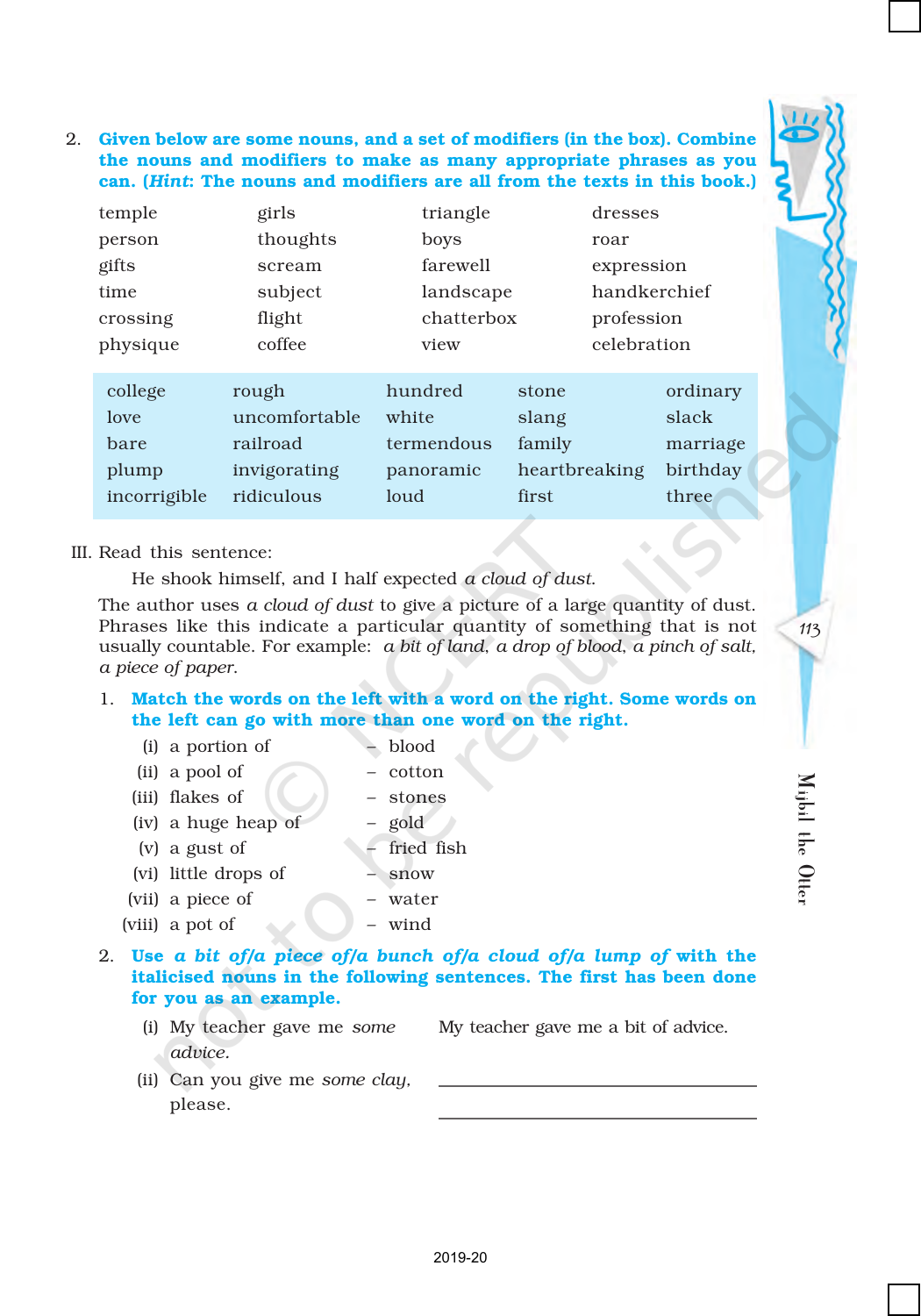- (iii) The *information* you gave was very useful.
- (iv) Because of these factories, *smoke* hangs over the city.
- (v) Two *stones* rubbed together can produce sparks of fire.
- (vi) He gave me *some flowers* on my birthday.

## Speaking

You have seen how Maxwell describes Mij the otter's feelings and thoughts by watching him. Play the game of dumb charades. Take turns to express a feeling or thought silently, through gestures. Let the class speak out their guesses about the feelings or thoughts you are trying to express.

## Writing

Write a description of a person or an animal (such as a pet) that you know very well and love very much. Questions (4) and (5) in 'Thinking about the Text' will have given you some idea about how to do this. Mention some things the person or animal does, what you think the person or animal feels, etc.

## In This Lesson

#### WHAT WE HAVE DONE

Narrated a story about an interesting and unusual pet.

#### WHAT YOU CAN D<sup>O</sup>

- 1. The events narrated in this text took place over half-a-century ago. Discuss with your class what changes have taken place over these years in
	- (i) what animals we can keep as pets (some species are protected under the laws for wildlife preservation)
	- (ii) the laws for exporting and importing or trading in animals
	- (iii) rules for transporting goods, pets, etc. on aircraft.

The class might wish to do their own research on these questions and report their findings in class.

- 2. Ask students if they know of other examples of unusual pets or of wild animals which are trained to work for or amuse humans (eg dancing bears, lions and tigers in a circus, elephants trained to work or take part in ceremonies). Then lead students into a discussion about the ethics of keeping wild animals as pets: What are the difficulties these may entail? According to the students, what will the animal miss most when it is taken away from its natural habitat? Do they think that it is 'cute' to see Mij the otter on a leash? Get them to look at the situation from all points of view.
- 3. Visit the website wwf.org.uk/core/wildlife to know more about otters and otter conservation projects.

 $11\frac{1}{11}$  First First 114

114

First Flight